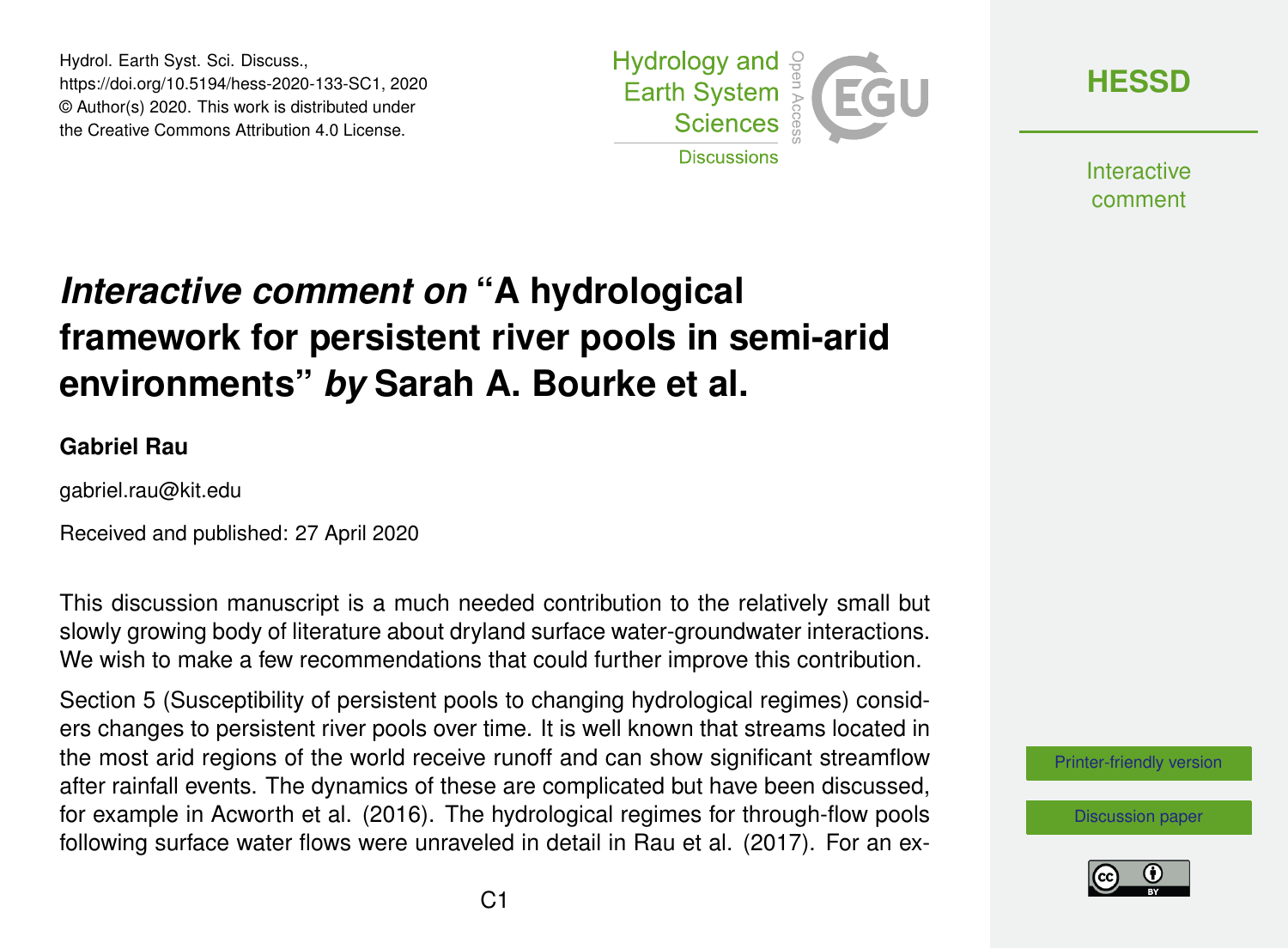ample please refer to their Figure 10. The sequence of events is generic for streams in unconsolidated sediments and some of the regimes would also apply to other types of pools. It would significantly improve this section with a better integration and discussion of the existing literature.

While the majority of persistent pools have their evapotranspirative water loss buffered by groundwater inflow, a better connection should be made to the existing dryland groundwater resource literature. For example groundwater recharge, surface watergroundwater interactions and environmental tracers in this context. Here, it would be beneficial to cite some key literature beyond what the authors have contributed (e.g., Scanlon et al., 2006; Herczeg and Leaney, 2011; Winter et al., 1998).

Great to see the concept of groundwater response times included. Our recent work has shown that longer response times are often associated with increased aridity (Cuthbert et al., 2019) so that may be worth adding in support of your arguments. Notably, that may also be the reason why groundwater fed pools were such an important resilient resource under fluctuating climates in the past in semi-arid areas during key periods for human evolution and dispersal (Cuthbert et al., 2017). The paleo-importance of persistent pools was likely very profound in many parts of the world so might be nice to add some discussion on this aspect as one more additional reason why such sites are important to understand.

The schematic cross section figures illustrate the paper really nicely.

Review comments were written by Gabriel C. Rau, Mark O. Cuthbert and Martin S. Andersen.

Recommended literature:

Acworth RI, Rau GC, Cuthbert MO, et al (2016) Long-term spatio-temporal precipitation variability in arid-zone Australia and implications for groundwater recharge. Hydrogeol J 24:905–921. doi: 10.1007/s10040-015-1358-7

## **[HESSD](https://www.hydrol-earth-syst-sci-discuss.net/)**

**Interactive** comment

[Printer-friendly version](https://www.hydrol-earth-syst-sci-discuss.net/hess-2020-133/hess-2020-133-SC1-print.pdf)

[Discussion paper](https://www.hydrol-earth-syst-sci-discuss.net/hess-2020-133)